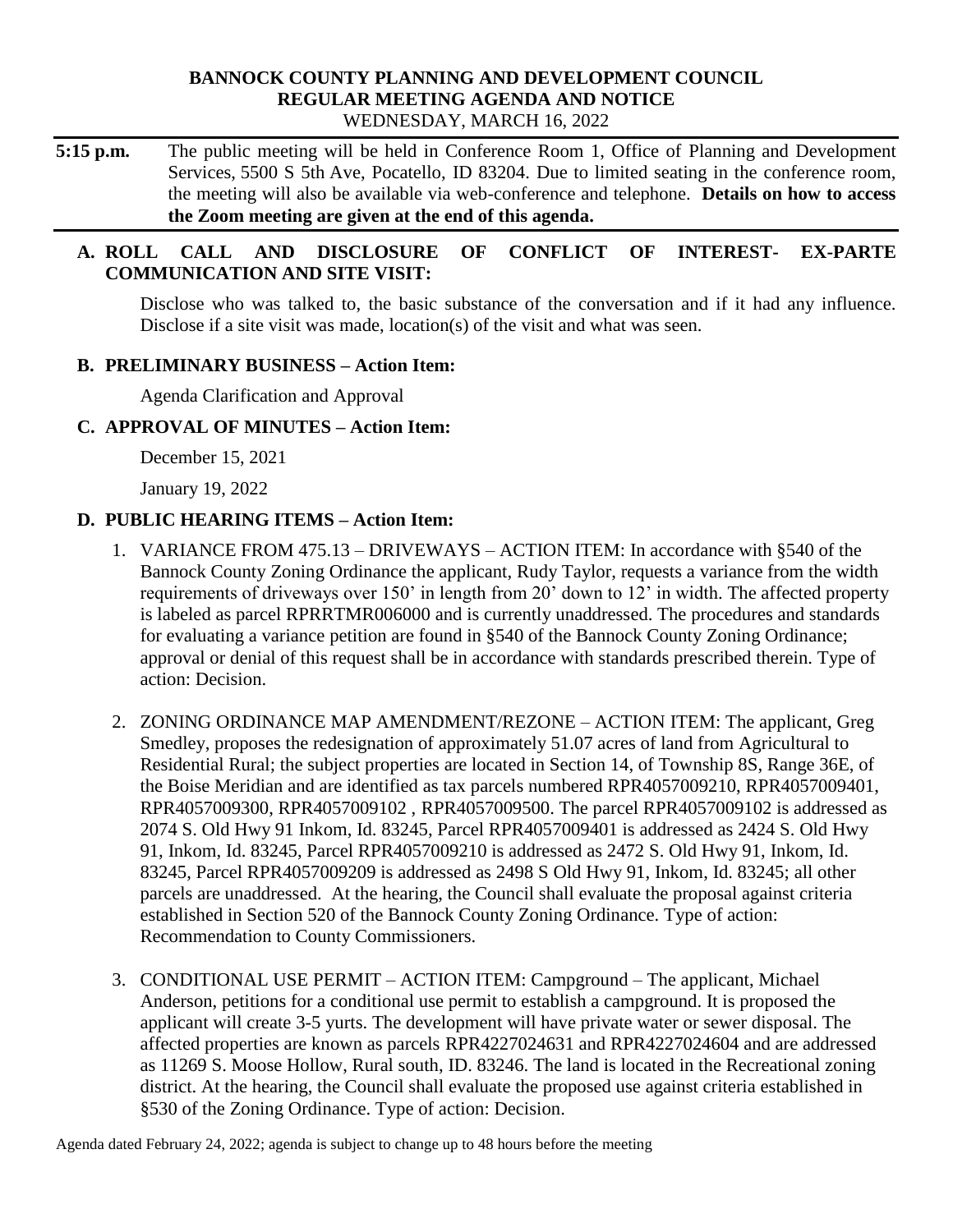4. VARIANCE FROM 401 H – ACCESSORY USES: ACCESSORY COTTAGE DWELLING – ACTION ITEM: In accordance with §540 of the Bannock County Zoning Ordinance the applicant, Von Humphreys, requests a variance from the requirement for cottage dwellings to use the same driveway and approach as the primary residence. The affected property is labeled as parcel RPR3851023311 and is addressed as 7831 N. Prospector Hollow Pocatello, Id. 83201. The procedures and standards for evaluating a variance petition are found in §540 of the Bannock County Zoning Ordinance; approval or denial of this request shall be in accordance with standards prescribed therein. Type of action: Decision.

# **E. BUSINESS ITEM(S) – Action Item:**

1. PRELIMINARY PLAT APPROVAL (Roy Allen, applicant) ALLEN ESTATES-replat: The applicant requests Preliminary Plat approval for tax parcels RPRRBRX001100 and RPRRBRX000900 in accordance with procedures and standards established in the Subdivision and Zoning Ordinances. Type of action: Decision.

## **F. ITEMS OF INTEREST:**

Update on recommendations to Commissioners (if any) Discussion of upcoming hearing items (if required) -Refer to packet for list of items

### **G. CITIZEN COMMENTS:** (Open time for general citizen comments)

## **H. WORK SESSION:**

None

The application for each item will be available to the public by request at the Office of Planning and Development Services and on the Department's website [\(https://www.bannockcounty.us/planning/\)](https://www.bannockcounty.us/planning/). Staff reports will be available to the public by request at the Office of Planning and Development Services. Written testimony of fewer than two (2) pages must be received by the PLANNING AND DEVELOPMENT SERVICES OFFICE, 5500 S. Fifth Avenue, Pocatello, Idaho 83204 no later than March 9, 2022 at 12 PM (noon). Written testimony may also be sent to **zoning@bannockcounty.us**. Any written testimony not received by the deadline must be brought to the council meeting or presented at the public hearing. All submitted testimony shall be considered public record. Discriminatory testimony shall not be permitted. Written testimony must comply with standards established in §560.7 of the Bannock County Zoning Ordinance.

BANNOCK COUNTY COMPLIES WITH REQUIREMENTS OF THE AMERICANS WITH DISABILITY ACT. IF YOU NEED SPECIAL ASSISTANCE, PLEASE CALL 208-236-7230 TO REQUEST ACCOMMODATION.

\_\_\_\_\_\_\_\_\_\_\_\_\_\_\_\_\_\_\_\_\_\_\_\_\_\_\_\_\_\_\_\_\_\_\_\_\_\_\_\_\_\_\_\_\_\_\_\_\_\_\_\_\_\_\_\_\_\_\_\_\_\_\_\_\_\_\_\_\_\_\_\_\_\_\_\_\_\_\_\_\_\_\_\_\_\_\_\_\_\_

#### **Information for Zoom Meeting:**

Topic: Planning and Development Council Meeting - March 16, 2022 Time: Mar 16, 2022 05:15 PM Mountain Time (US and Canada)

#### **Join Zoom Meeting**

https://us06web.zoom.us/j/87514379722?pwd=clNTR3hSWktpWDJXS2lKZExFTWJ2QT09

#### **Meeting ID**: 875 1437 9722

Agenda dated February 24, 2022; agenda is subject to change up to 48 hours before the meeting